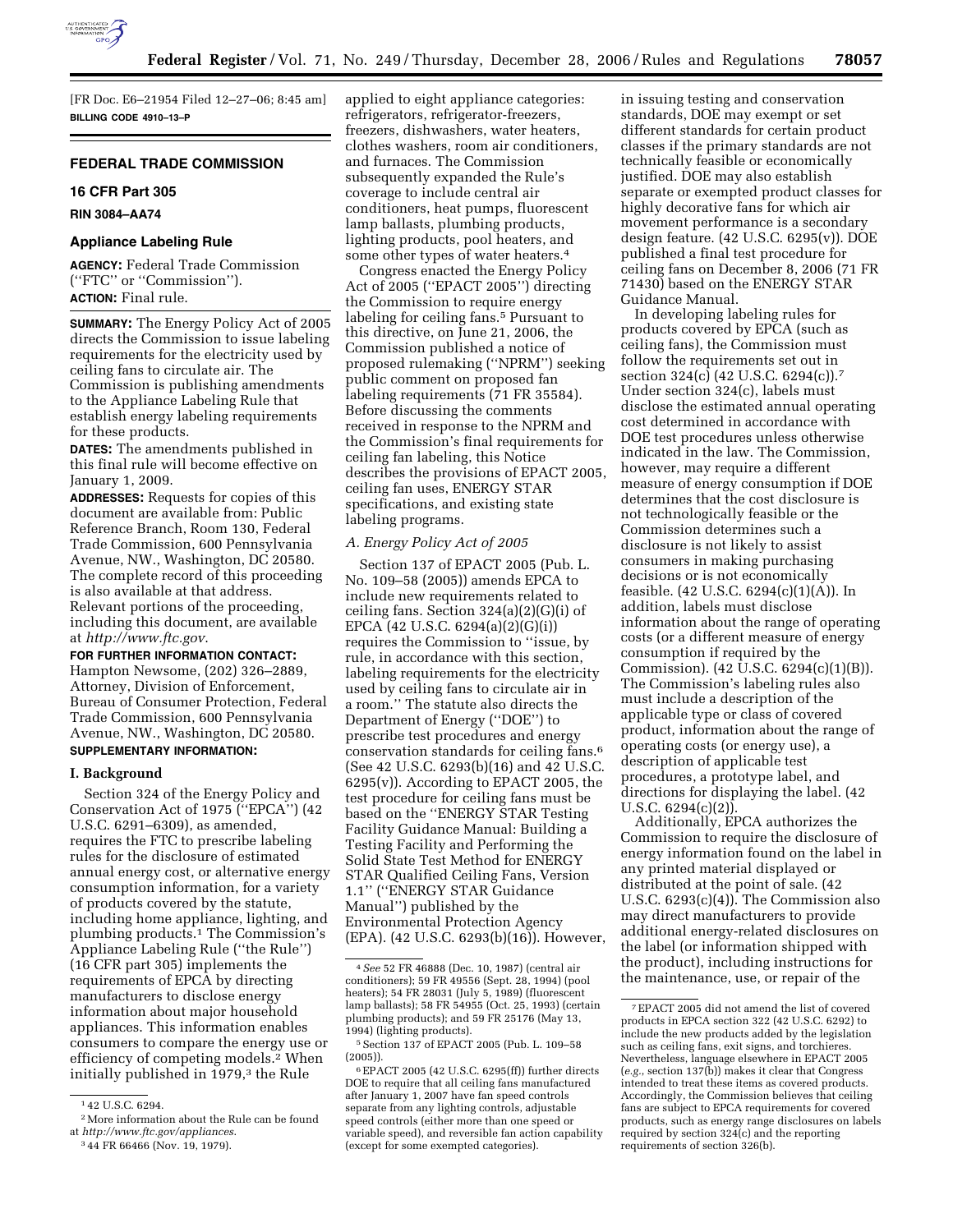covered product. (42 U.S.C. 6293(c)(5)). Finally, section 326(b) of EPCA contains certain reporting requirements for covered products. (42 U.S.C. 6296).

### *B. Ceiling Fan Uses*

According to DOE, 69.6 million U.S. households (or 65.1%) had ceiling fans in 2001.8 Ceiling fans can improve the comfort of a home by circulating air to create a draft throughout a room. For homes using air conditioning, a ceiling fan allows consumers to raise the thermostat setting about 4°F with no reduction in comfort. In temperate climates, or during moderately hot weather, ceiling fans may allow consumers to avoid using air conditioning altogether. A larger fan blade provides comparable cooling at a lower velocity than a smaller blade. DOE recommends a 36- or 44-inch diameter fan to cool a room of up to 225 square feet, while fans that are 52 inches or more should be used in larger rooms.9 In the winter, by reversing the blade direction and operating at low speed, ceiling fans can provide a gentle updraft, which forces warm air near the ceiling down into the occupied space.10

## *C. ENERGY STAR Specifications*

As mentioned above, the statute requires manufacturers to derive the energy information on ceiling fan labels from DOE tests, which must be based on the ENERGY STAR Guidance Manual. The ENERGY STAR program, administered by EPA and DOE, is a voluntary government labeling program that identifies high efficiency products. Ceiling fans that move air at least 20% more efficiently, on average, than standard models qualify for the ENERGY STAR label. The program also has minimum airflow and airflow efficiency requirements for qualifying models.11

ENERGY STAR requires participating manufacturers to conduct tests and selfcertify those product models that meet the ENERGY STAR guidelines. Manufacturers must derive airflow and airflow efficiency measurements using the Solid State Test Method as defined

in the ENERGY STAR Guidance Manual.12 Under this method, testing personnel place the fan above a large diameter tube in a standard temperature and humidity-controlled room. The air delivered by the fan passes through the tunnel where velocity sensors mounted on a rotating arm measure the airflow at various points. ENERGY STAR directs manufacturers to measure efficiency at each of three fan speeds (low, medium, and high). For example, to meet ENERGY STAR standards, at low speed, fans must have a minimum airflow of 1,250 CFM and an efficiency of 155 CFM/Watt and, at high speed, fans must have a minimum airflow of 5,000 CFM and an efficiency of 75 CFM/Watt. ENERGY STAR also requires manufacturers to label the packages of qualifying products with airflow, fan power, consumption, and airflow efficiency at three operating speeds.

#### *D. California Energy Commission*

In addition to the ENERGY STAR specifications and test method, the State of California has requirements for ceiling fans. Under the California regulations, each ceiling fan package must display, in characters no less than 1/4 inch high, the unit's airflow (in CFM) and airflow efficiency (in CFM/ Watt) at low, medium, and high speeds. The requirements only apply to fans with diameters of 50 inches or greater. (Cal. Code Regs. tit. 20, § 1607(d)(7)). California regulations do not specify the necessary test procedures.

## **II. Summary of Final Rule Requirements**

Consistent with the Commission's June 21, 2006 NPRM, the Final Rule requires ceiling fan manufacturers to label their product packages with: (1) The fan's airflow at high speed in CFM; (2) the fan's power consumption in watts at high speed; (3) the fan's airflow efficiency in CFM/Watt at high speed; and (4) a range of airflow efficiencies at high speed for standard-sized fans on the market as published by the Commission. To obtain this information, manufacturers will have to test their fans pursuant the procedures required by DOE Appendix U to Subpart B of 10 CFR part 430. The Final Rule requires manufacturers to provide this information on a label affixed to the product packaging as well as in paper and online catalogs. The Rule also requires manufacturers to submit reports to the Commission with high speed airflow, power consumption, and airflow efficiency information for the

applicable models pursuant to EPCA's reporting requirements. (42 U.S.C. 6296). By statute, the Rule does not apply to fans produced before January 1, 2009.

## **III. Final Rule Issues and Comments Received on Proposed Rule**

The Commission received four comments in response to its June 21, 2006 NPRM.13 Generally, the comments supported the FTC's proposed requirements. The Commission has made a few minor changes to the proposed rule based on comments and additional information. In general, however, the Final Rule is substantially similar to that proposed in the NPRM. The following sections describe the changes made to the proposed rule, concerns raised by the comments, and other issues related to the final requirements.

### *A. Changes to Proposed Rule*

The Commission has made six minor changes to the proposed language. First, we added a sentence to the reporting requirements in § 305.8(a)(1) to clarify that efficiency ratings, electricity consumption, and capacity for ceiling fans must be provided at high speed and that manufacturers must report fan size (measured by diameter in inches). Second, we have added a sentence to the description of the term ''ceiling fan'' in section 305.5 to clarify that the Rule does not apply to products for which DOE has no test procedure. Third, we included efficiency range information in § 305.11(g)(1)(E)&(F). Fourth, in response to comments, we clarified § 305.11(g)(2) to indicate that the label's text shall be black with a white background and clarified that the term ''placement'' refers to placement of text within the label. Fifth, § 305.11(g) in the Final Rule indicates that the label's text size and content, and the order of the required disclosures shall be consistent with Ceiling Fan Label Illustration of Appendix L of Part 305. Sixth, we have changed the language in the catalog requirement in § 305.14 to clarify that the required information must be disclosed clearly and conspicuously.

#### *B. Test Procedures*

Under EPCA (42 U.S.C. 6294(c)), manufacturers must determine the energy performance of their products pursuant to standard DOE test

<sup>8</sup>See Energy Information Administration, Office of Energy Markets and End Use, 2001 Residential Energy Consumption Survey, *http:// www.eia.doe.gov/emeu/recs/ceilingfans/ ceiling*\_*fan.html*.

<sup>9</sup>See *http://www.eere.energy.gov/consumer/ your*\_*home/space*\_*heating*\_*cooling/index.cfm/ mytopic=12355*.

<sup>10</sup>See *http://www.energystar.gov/* 

*index.cfm?c=ceiling*\_*fans.pr*\_*ceiling*\_*fans*\_*usage*. 11Airflow is the rate of air movement at a specific fan setting expressed in cubic feet per minute (''CFM''). Airflow efficiency is the ratio of airflow divided by power consumed by the motor and controls at a specific ceiling fan setting expressed in CFM per watt (''CFM/Watt'').

<sup>12</sup>ENERGY STAR Testing Facility Guidance Manual, Version 1.1 (Dec. 9, 2002).

<sup>13</sup>American Lighting Association (''ALA'') (09/ 08/2006) #523596–00003; People's Republic of China (''PRC'') (09/08/2006) #523596–00001; Hunter Fan Company (''Hunter Fan'') (09/11/2006) #523596–00002; and The Home Depot (10/23/06) (late-filed) #523596–00005.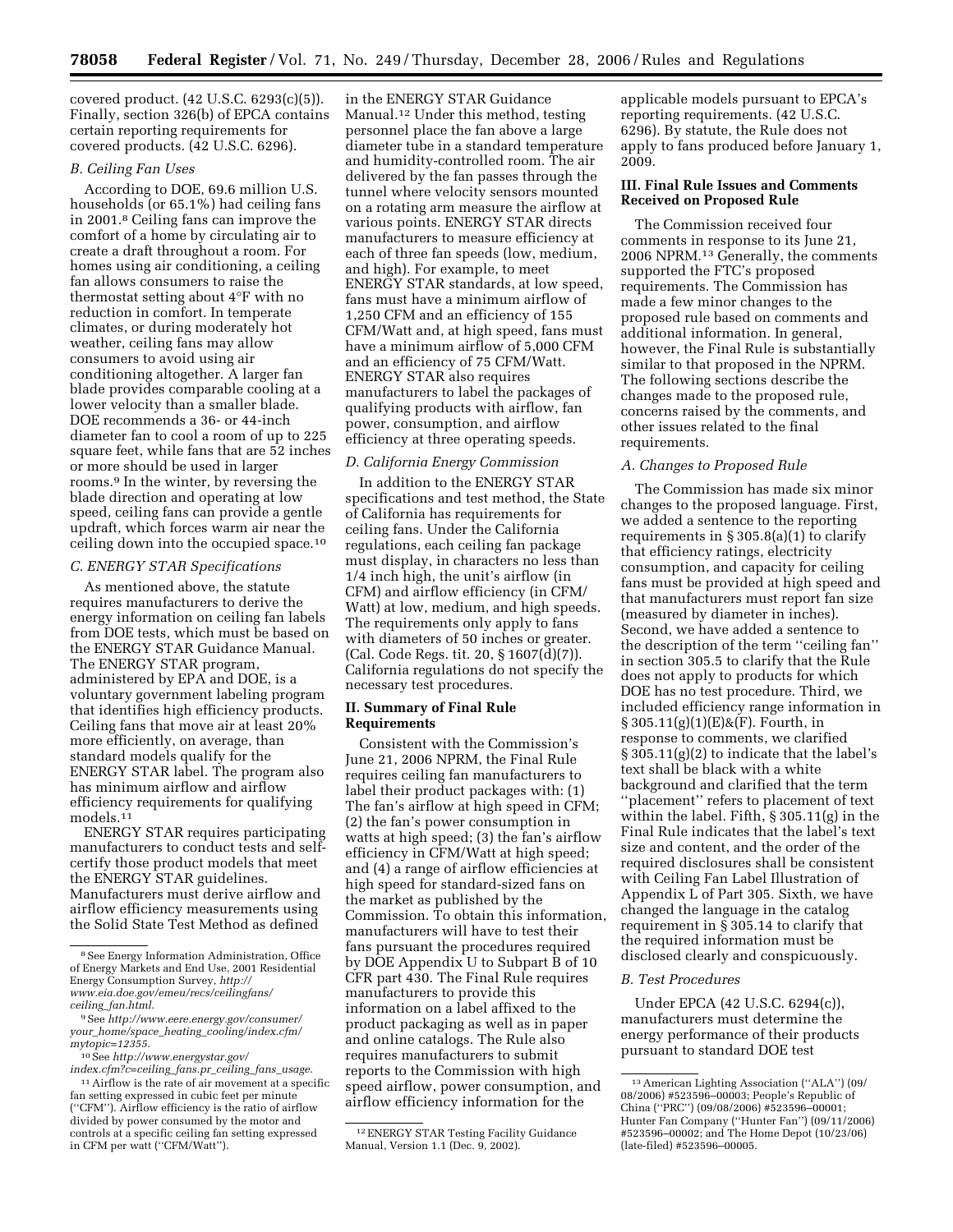procedures.14 As mentioned earlier in this Notice, DOE published final test procedures for ceiling fans on December 8, 2006. (71 FR 71340). EPACT 2005 directs the Commission to issue a labeling rule within 18 months after the Act's passage and also indicates that such labeling rules cannot be applied to products manufactured before January 1, 2009. (42 U.S.C. 6294(a)(2)(G)). Accordingly, in compliance with EPACT 2005, the Commission is issuing the Rule now with an effective date of January 1, 2009.

## *C. Operating Costs*

Section 324(c) of EPCA (42 U.S.C. 6294(c)) requires that labels for covered products contain operating-cost information unless the Commission determines that such a disclosure is not likely to assist consumers in making purchasing decisions or is not economically feasible. As discussed in the NPRM, the Commission believes that annual operating costs are not likely to assist consumers because ceiling fan use is likely to vary significantly depending on factors such as climate, household heating and cooling systems, and individual use. We also note that the DOE test procedure does not contain sufficient information to allow manufacturers to calculate annual operating costs. No comments raised objections to the Commission's proposal in this regard. Accordingly, the Final Rule does not require operating costs on ceiling fans.

## *D. Content of Label*

In the NPRM, the Commission proposed using three descriptors, each of which provides different information about the fan. Electricity use (in watts) provides information about the power drawn by the fan and allows consumers to compare the fan's energy use to other household items such as light bulbs. Electricity use information also provides an idea of how much the fan will cost to operate because the higher the wattage, the higher the operating costs. Electricity use does not, however, provide information about the amount of air the fan can move. For example, a fan that uses very little electricity may not create air movement adequate for a consumer's needs.

The Commission' NPRM, therefore, also proposed requiring that each label contain airflow and airflow efficiency information. The airflow rating describes the fan's capacity, that is, the amount of air the fan will move in CFM—the greater the CFM, the more air the model will move. The airflow efficiency, expressed in CFM/Watt indicates the amount of air the product will move for each watt of electricity used. This efficiency information describes the relationship between the product's energy use and its output, not necessarily the electricity used by the product. In its comments, Hunter Fan agreed that the three proposed descriptors are required to provide ''consumers with the necessary information to make an informed purchase.'' It noted that CFM information is necessary because it provides consumers with information about whether a particular model will move sufficient air for large rooms. No comments opposed these disclosures.

Based on the comments and the reasoning detailed above, the Commission continues to believe that all three disclosures should be included on the label. As discussed in the NPRM, the use of a single descriptor does not appear to be adequate because each single descriptor fails, by itself, to convey sufficient information to explain fully the product's energy performance. As discussed above, electricity use does not provide information about fan output. Similarly, the efficiency rating is not necessarily an accurate predictor of the fan's electricity consumption or its operating cost. Where there is significant variation in the airflow of competing models, the label should not suggest that high efficiency necessarily equates with cost savings.15 Accordingly, the Commission is requiring the inclusion of all three pieces of information on the label.

The Final Rule also limits the disclosures to high-speed settings in order to simplify the information on the label.16 The Commission expects that the information at high speed will be adequate to allow consumers to compare the efficiency rating and power consumed by competing models. The

inclusion of information for other speed settings would clutter the label with few additional benefits. In its comments, Hunter Fan Company indicated that ''showing total wattage used on high speed is a good general comparison tool for consumers to understand the electricity used relative to other devices in the home.'' It also observed ''that as long as the ceiling fan has a high CFM/ Watt rating, then the fan will be more efficient on whichever speed is used.'' The ALA explained that high speed is ''the true unregulated performance of the fan'' and that capacitors, inserted by manufacturers to control medium and low speeds, are set at values determined by each individual manufacturer. In addition, as proposed in the NPRM, the label must contain a money-saving tip reminding consumers to turn off their fans when they leave a room.17 No comments opposed the content of the proposed label disclosures.

# *E. Additional Performance Information (Including ENERGY STAR Information)*

Under the Final Rule, manufacturers have the discretion to provide additional energy information elsewhere on the package or in marketing information. This information could include airflow efficiencies, power consumption in watts, and airflow at other speeds as long as such information is adequately substantiated and fairly represents the results of the applicable test procedure. To ensure that all fan packages feature a uniform energy label, however, the Rule limits the information allowed on the required label. A uniform label on every ceiling fan package should make it easier for consumers to locate and compare information for different models as they shop.

Both Hunter Fan and ALA supported the proposal to require a consistent, uniform label. ALA, however, noted that ENERGY STAR-qualified fans are currently marked with an energy performance label required by the ENERGY STAR program. ALA urged that manufacturers be able to use the ENERGY STAR label on qualified products, in lieu of the FTC label. An exception for such a large portion of the market, however, would dilute the benefits of a uniform label. It may also imply to some consumers that fans bearing the FTC label are lower in efficiency, which may not be the case given the voluntary nature of the ENERGY STAR program. In addition, the absence of the FTC-required label on

<sup>14</sup> In its comments, the PRC suggested that the required test method should be international standard IEC 60879–1986 and raised additional questions about the test procedure. EPCA charges DOE with the responsibility for setting test procedures. In the case of ceiling fans, Congress has mandated that DOE base its test on the existing ENERGY STAR procedure.

<sup>15</sup>Because airflow efficiency is the ratio of airflow (*i.e.*, fan strength) to power consumption, a less efficient model may deliver less air but, at the same time, use less electricity and thus cost less to operate. For example, a model with an efficiency rating of 100 CFM/Watt, 6,000 CFM airflow, and 60 watts power consumption will use more electricity and thus cost more to operate than a fan with a lower efficiency rating of 91 CFM/Watt, 5,000 CFM airflow, and power consumption of 55 watts.

<sup>16</sup>We have added a sentence to the reporting requirements in § 305.8(a)(1) to clarify that efficiency ratings, electricity consumption, and capacity for ceiling fans must be provided at high speed.

<sup>&</sup>lt;sup>17</sup>This is intended to help consumers understand that fans provide no cooling benefit in an unoccupied room.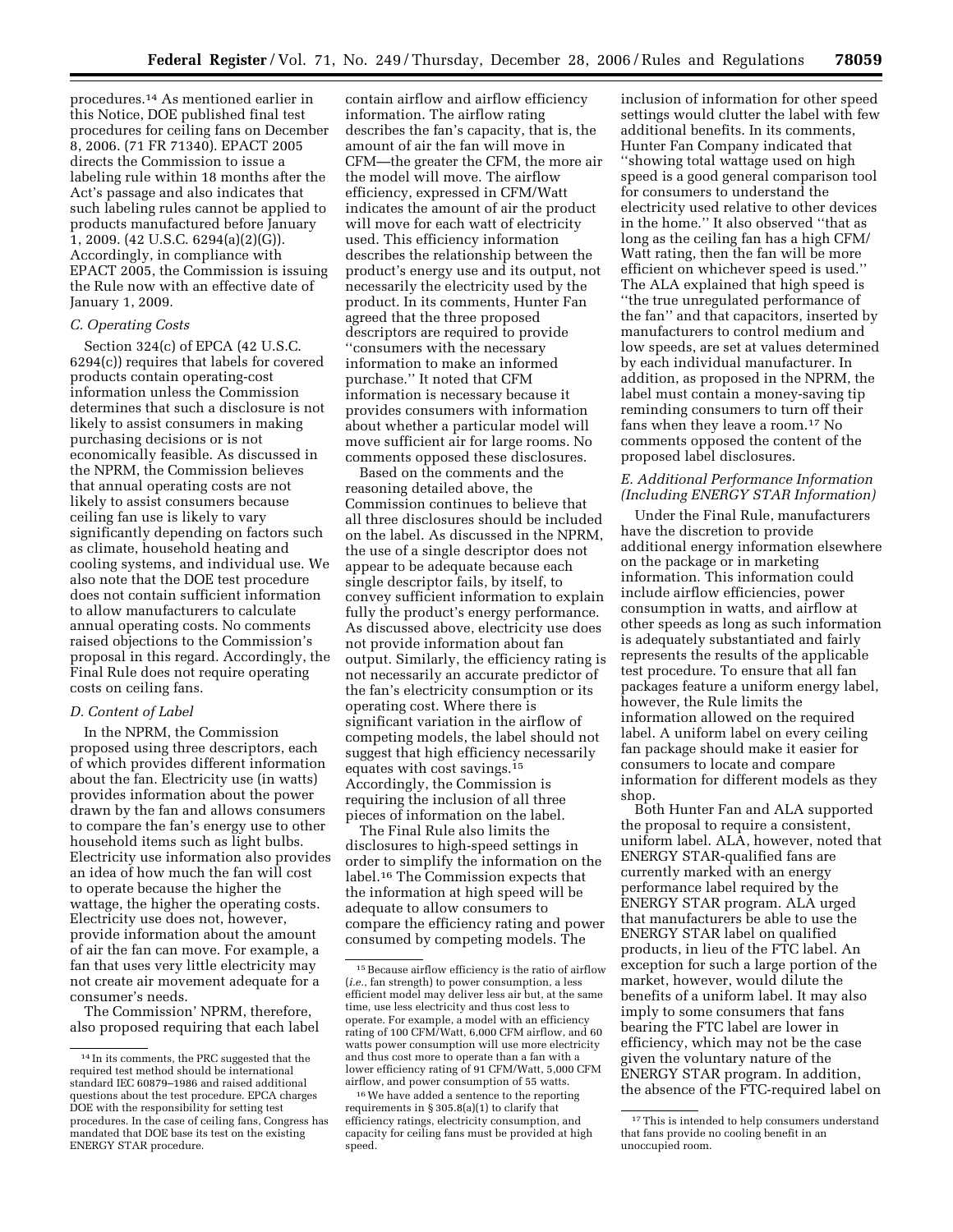ENERGY STAR fans could create general confusion because some models would have the FTC label and others would not. Accordingly, the Final Rule does not exempt ENERGY STAR models. Manufacturers who choose to participate in ENERGY STAR can continue to provide the ENERGY STAR performance data elsewhere on the product package in accord with the ENERGY STAR guidelines.

## *F. Efficiency Ranges*

In its NPRM, the Commission sought comment on the range of efficiency numbers that should be used in the statement proposed on the label (*e.g.*, ''Compare: 49'' to 60'' ceiling fans have airflow efficiencies ranging from approximately to cubic feet per minute per watt at high speed.''). The Commission proposed to include two separate ranges in the Rule, one for fans with blade sizes between 36'' to 48'' and another for 49'' to 60.'' Unfortunately, the comments did not provide data that could be used to develop such ranges. The Commission staff, therefore, has reviewed data from several sources, including online information from the California Energy Commission (*http:// www.energy.ca.gov/appliances/ appliance/index.html*), EPA's ENERGYSTAR program (*http:// www.energystar.gov/index. cfm?c=ceiling*\_*fans.pr*\_*ceiling*\_*fans*), and various manufacturer and retail websites. Based on this data, the Commission is publishing the following ranges for placement on the label: 71 to 86 CFM/Watt at high speed for fans with blade sizes between 36'' to 48'' and 51 to 176 CFM/Watt at high speed for fans with blade sizes between 49'' to 60'' ceiling fans. (See §§ 305.11(g)(1)(E)&(F)). The Commission will revisit these ranges if data submissions in the future indicate that the required ranges are substantially different than the ranges of efficiency used by fans in the marketplace.

In its comments, the PRC suggested that the energy efficiency range should be dynamic and published periodically. As stated in the NPRM, the Commission did not propose a detailed system of range information because it is unclear whether such information would provide consumer benefits commensurate with the costs associated with the necessary label changes. The Commission has not reviewed evidence that would change this view. As discussed above, however, the Commission will consider changes in the future if the actual efficiency ranges of products in the market place diverge substantially from the published ranges.

### *G. Location of Label*

Under the Final Rule, manufacturers must place the ceiling fan label on product packages rather than on the products themselves. This requirement should assist consumers shopping in retail stores. Both Hunter Fan and ALA agreed. Hunter Fan explained that consumers would have a difficult time reading labels affixed to the products themselves because floor models are typically positioned in the store eight to nine feet off the floor. The PRC suggested that the money-saving tip on the label be placed on the ceiling fan's switch box. This suggestion raises cost, feasibility, and consistency questions that have not been explored in this proceeding. Accordingly, we are not requiring such marking in the Final Rule. We note, however, that nothing prohibits manufacturers from marking their products with this information voluntarily.

### *H. Size and Format Requirements*

The NPRM proposed certain size and format requirements for the label. As with the proposed rule, the Final Rule requires that the label must be at least four inches wide and three inches high. Under the Final Rule, the text font shall be Arial or another equivalent font, and the label's text size and content, and the order of the required disclosures shall be consistent with Ceiling Fan Label Illustration of Appendix L of Part 305.18 The proposed rule did not specify the background color for the label. ALA suggested that, ''for labels integrated into the carton's printing plate, the nomenclature shall be black on a contrasting background.'' While we understand manufacturers' desire to incorporate background package colors on the label, we believe that this may detract from providing a consistent, recognizable label across all competing models to facilitate comparison shopping. Therefore, we have clarified the Final Rule language to indicate that label must be in black text with a white background.

### *I. Request for Exemptions*

ALA suggested that the Commission grant an exemption for high speed axial ceiling fans with contoured blades and ceiling fans with multiple fan assemblies because the current ENERGY STAR test procedure (which serves as the basis for DOE's procedure) is not a suitable test for these types of products.

Similarly, the PRC urged the Commission to exempt highly decorative fans for which air movement is the secondary design feature.

EPACT 2005 provides a definition of ''ceiling fan'' and directs the Commission to issue a labeling rule for products fitting that definition. The statute defines ''ceiling fan'' as ''a nonportable device that is suspended from a ceiling for circulating air via the rotation of fan blades." (42 U.S.C. 6291(49)). We have identified no basis for determining that the model types identified by commenters fall outside of this definition, and the law does not provide the Commission with explicit authority to make wholesale exemptions from the labeling requirement for different types or models of fans that otherwise fall within the statute's definition. Accordingly, the basis for exempting these whole product categories from the labeling rule is at best unclear.

At the same time, the FTC's Rule requires that manufacturers test their products using the DOE-approved procedure. In some cases, that procedure may not be appropriate because it may not be possible to test certain fan types under the required test apparatus or required conditions. In other cases, the test may yield energy information that is not a valid source of comparison across fan types. Labeling in these circumstances could yield confusing or misleading results for consumers or could simply be impossible. Therefore, if DOE determines that its test procedure does not apply to certain types or models of ceiling fans, then the Commission will not expect manufacturers to label those products.19 The final definition of ''ceiling fan'' indicates that the requirements of the rule are limited to those ceiling fans for which the Department of Energy has adopted and published test procedures for measuring energy usage. The Commission itself, however, is not issuing labeling exemptions for any ceiling fan types or models at this time.

## *J. Catalog Disclosures*

Section 305.14 of the Rule currently requires that any manufacturer, distributor, retailer, or private labeler who advertises a covered product in a catalog, including a website, must provide the information required by

<sup>18</sup>The proposed rule indicated that the sample illustration in the Appendix provided ''suggested'' font sizes. The language in the Final Rule provides more definitive instructions for preparing the label and should help ensure that the label is consistent in appearance from product to product.

<sup>19</sup>We note that the statute authorizes DOE to issue exemptions for certain product classes if the primary standards are not technically feasible or economically justified and to establish separate or exempted product classes for highly decorative fans for which air movement performance is a secondary design feature. (42 U.S.C. 6295(v)).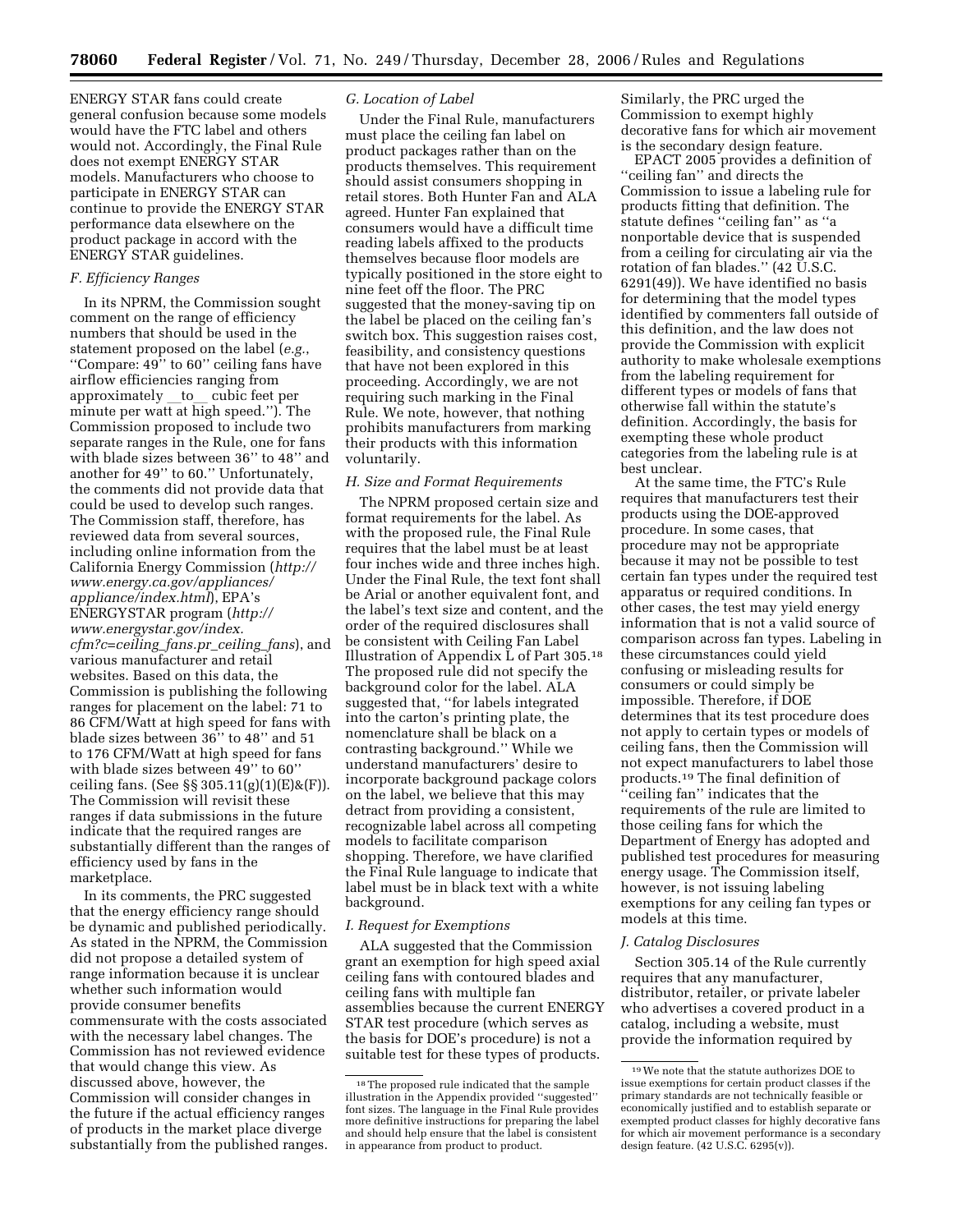section 305.11(g)(1) (*i.e.*, airflow, electricity usage, airflow efficiency, and range information) on the website and in the catalogs. Because ceiling fans are covered products, the Final Rule amends these catalog requirements to include ceiling fans. Pursuant to the Final Rule, the required information should appear on each page that lists the covered product (see  $\S 305.14(e)$ ).<sup>20</sup>

### *K. Reporting Requirements*

Consistent with EPCA (42 U.S.C. 6296), the NPRM contained certain reporting requirements for ceiling fans consistent with those applicable to other products covered by the Rule. For example, the statute requires manufacturers to submit annual reports to the FTC listing energy data for each model under current production (42 U.S.C. 6296(b)(4)).

Consistent with the proposed rule, the Final Rule will require manufacturers to submit: Information on the energy efficiency of ceiling fans, the model numbers for each basic model, the total energy consumed, the number of tests performed, and the capacity (*i.e.*, cubic feet per minute). The Rule also requires the submission of an annual report for all models under production on March 1st of each year (beginning in 2009). In addition, pursuant to section 305.8(c) of the Rule, manufacturers must submit data for new models prior to their distribution. The Final Rule contains an additional sentence in 305.8(a)(1) clarifying that manufacturers must report the diameter of models in inches and efficiency ratings, electricity consumption, and capacity at high speed. The diameter information (*i.e.*, fan-blade size) will allow the FTC to group the fan data into the range of comparability categories established by the Rule (*e.g.*, 49 to 60 inch fans).

The PRC asked several questions related to the process for the submission of data to the FTC. The FTC staff provides guidance regarding the submission of data at *http:// www.ftc.gov/bcp/conline/edcams/ eande/faq.htm.* The FTC accepts data submissions in a variety of formats, including paper and email. Most manufacturers submit data via email using the spreadsheet files provided by the staff at the website. In addition, under the FTC's Rule, it is not necessary to obtain third-party accreditation.

### *L. Miscellaneous Issues*

ALA urged that the Commission exempt ceiling fans intended for export.

We note that EPCA's consumer labeling requirements (and thus the Rule's requirements) do not apply to covered products manufactured for export and identified as such (see 42 U.S.C. 6300). ALA also mentioned that some models may have different motors because many manufacturers have multiple sources of supply for a given model. ALA asked whether the multiple sources of information should be disclosed to the consumer. Under the Rule, manufacturers must test and label each model following DOE standard test procedures. As a general matter, the energy performance of models sold on the market should be consistent with the results of the models tested. Section 305.6 of the Commission's Rule requires that any representation with respect to energy consumption measures derived from the DOE test must be based upon DOE's sampling procedures set forth in 10 CFR 430.24, subpart B.

### **IV. Paperwork Reduction Act**

In accordance with the Paperwork Reduction Act (''PRA''), as amended, 44 U.S.C. 3501, *et seq.*, the Commission submitted the proposed Rule to the Office of Management and Budget (''OMB'') for review. OMB approved the Rule's information collection requirements through August 31, 2009 (OMB Control No. 3084–0069). Changes made to the Rule subsequent to publication of the NPRM have not affected the Commission's previous burden estimate. Nonetheless, as discussed below, the Commission has revised its previous burden estimate based on data available from the California Energy Commission and the ENERGY STAR program, as well as, a comment received from ALA. As required by the PRA, the Commission has submitted its revised burden estimate to OMB for review.

As set forth in the NPRM, the Rule contains disclosure and reporting requirements that constitute ''information collection requirements'' as defined by 5 CFR 1320.7(c), the regulation that implements the Paperwork Reduction Act (''PRA'').21 Specifically, the Rule expands the scope of pre-existing recordkeeping, labeling, and reporting requirements to include manufacturers for a product not previously covered, ceiling fans.

The Commission's burden estimates are based on census data, Department of Energy figures and estimates, general knowledge of manufacturing practices, and trade association advice and figures. Because the burden of compliance falls almost entirely on manufacturers and

importers (with a *de minimis* burden relating to retailers), the Commission has calculated the burden estimates based on the number of ceiling fan units shipped domestically.

### *Annual Hours Burden*

The Commission estimates that there are 2,500 basic models (*i.e.*, units with essentially identical functional physical and electrical characteristics) of ceiling fans sold in the U.S. 22 Consistent with reporting estimates for other products covered by the Rule, the Commission estimates that the average reporting burden for manufacturers will be approximately two minutes per basic model. Accordingly, the estimated annual reporting burden for ceiling fans is approximately 83 hours (2 minutes  $\times$  $2,500$  models  $\div 60$  minutes per hour).

With regard to labeling burdens, manufacturers will require approximately four minutes to create a label for each basic model. Thus, the approximate annual drafting burden involved in labeling is 167 hours per year  $[2,500$  basic models  $\times$  four minutes (average drafting time per basic model) ÷ 60 minutes per hour]. In addition, the Commission estimates that it will take, on average, six seconds to place labels on the packaging of each unit. Based on 2004 U.S. census data, the Commission estimates that there are approximately 6,000,000 ceiling fan units shipped each year in the U.S. Thus, the annual burden for affixing labels to ceiling fans is approximately 10,000 hours [six  $(seconds) \times 6,000,000$  (the total products shipped in 2004) divided by 3,600 (seconds per hour)]. Accordingly, the total annual labeling burden would be approximately 10,167 hours.

With regard to testing burdens, manufacturers will require approximately three hours to test each new basic model. The FTC estimates that, on average, 50% of the total basic models are tested each year. Accordingly, the estimated annual testing burden would be approximately 3,750 hours  $[1 hour \times 3$  (average number of tests run per model)  $\times$  1,250 (50% of 2,500 basic models)].23

The Rule also requires ceiling fan manufacturers to keep records of test data generated in performing the tests to derive information included on labels. The Commission estimates that it will take ceiling fan manufacturers one

<sup>20</sup>We have also changed the language in the catalog requirement in § 305.14 to clarify that the required information must be disclosed clearly and

<sup>21 44</sup> U.S.C. 3501-3520.

<sup>22</sup>The Commission's previous estimate of basic models as stated in the NPRM (1,500) has been modified to reflect ceiling fan data available from the California Energy Commission and the ENERGY STAR program.

<sup>23</sup>The Commission's previous estimate of two fan tests per model has been increased to three tests per model based on comments provided by ALA.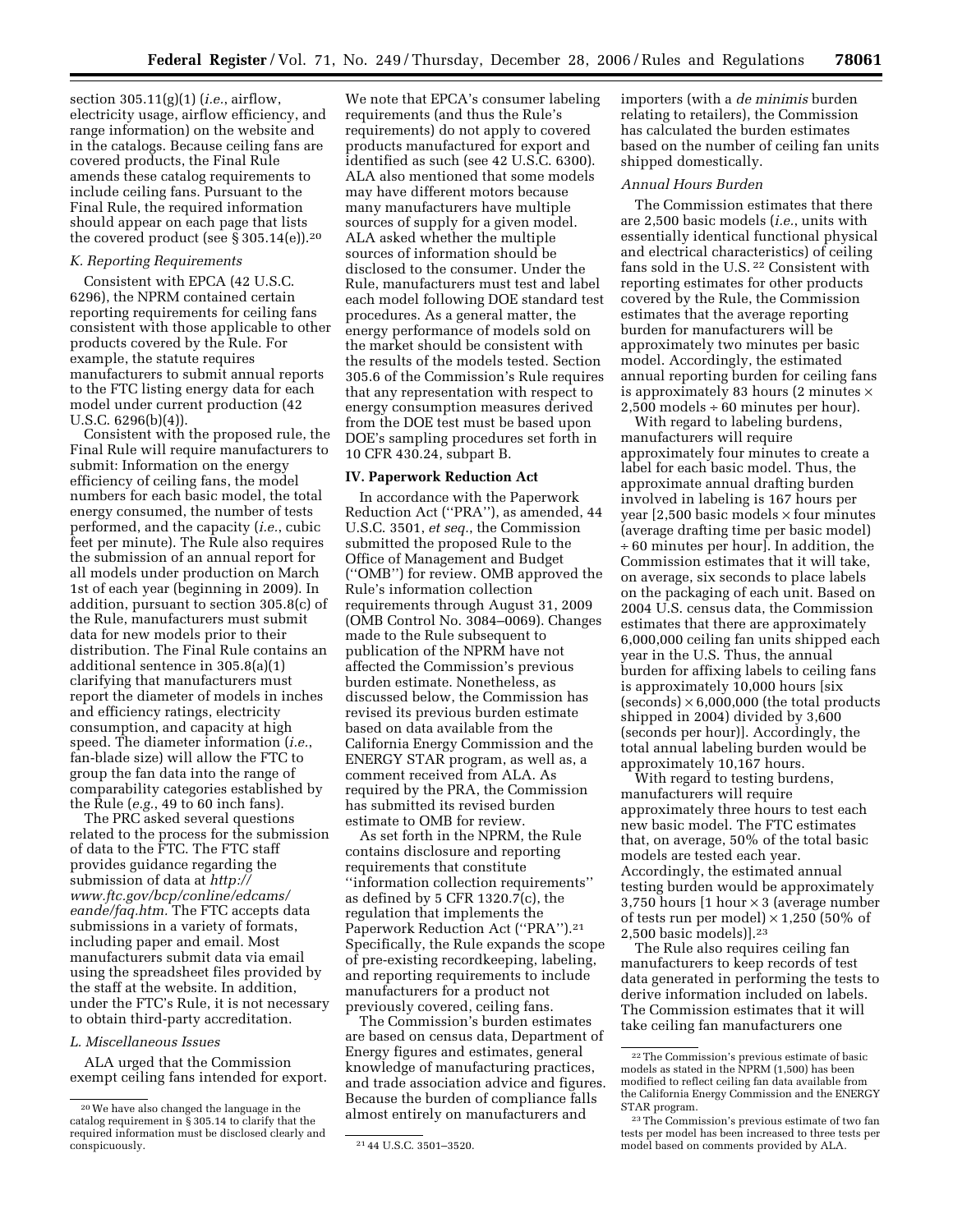minute per record (*i.e.*, per model) to store the data. Accordingly, the estimated annual recordkeeping burden would be approximately 42 hours (1 minute  $\times$  2,500 basic models ÷ 60 minutes per hour).

In addition, the Rule requires sellers offering ceiling fan products through retail sales catalogs (*i.e.*, those publications from which a consumer can actually order merchandise) to disclose energy information for each fan model in the catalog. Because this information is supplied by the product manufacturers, the burden on the retailer consists of incorporating the information into the catalog presentation.

Based upon staff research concerning the number of manufacturers and online retailers of ceiling fans, the Commission estimates that there are an additional 200 catalog sellers of ceiling fans (paper catalogs and online sellers) who are subject to the Rule's catalog disclosure requirements. The Commission estimates that these sellers each require approximately 17 hours per year to incorporate the data into their catalogs. This estimate is based on the assumption that entry of the required information takes on average one minute per covered product and an assumption that the average online catalog contains approximately 1,000 covered products. Given that there is great variety among sellers in the volume of products that they offer online, it is very difficult to estimate such numbers with precision. In addition, this analysis assumes that information for all 1,000 products is entered into the catalog each year. This is a conservative assumption because the number of incremental additions to the catalog from year to year is likely to be much lower after initial start-up efforts have been completed. Thus, the total annual disclosure burden for all catalog sellers of ceiling fans covered by the Rule is 3,400 hours (200 sellers  $\times$  17 hours annually).

Thus, the Commission now estimates that the total annual burden due to the inclusion of ceiling fans under the scope of the Rule will be 17,000 hours (83 hours for reporting + 167 hours for drafting labels + 10,000 hours for affixing labels + 3,750 hours for testing + 42 hours for recordkeeping + 3,400 disclosure hours for catalog sellers), rounded to the nearest thousand.24

## *Annual Labor Costs*

The Commission has derived labor costs by applying appropriate estimated hourly cost figures to the burden hours described above. In calculating the cost figures, the FTC assumes that test procedures, recordkeeping and reporting, marking, and preparation of fact sheets are conducted by electrical engineers at an hourly rate of \$40.59.25 In addition, we assume labeling will be conducted by skilled clerical personnel at an hourly rate of \$14.21.

Based on the above estimates and assumptions, the total annual labor cost for the five different categories of burden under the Rule, applied to ceiling fans, is derived as follows: (1) annual testing labor cost is approximately \$152,213 (3,750 hours × \$40.59 (electrical engineer wage category)); and (2) annual labor costs for recordkeeping, reporting, and catalog disclosures are approximately \$149,858  $(3,692$  hours  $\times$  \$40.59 (electrical engineer wage category)); and (3) annual labor cost for labeling will be \$142,100  $(10,000$  hours  $\times$  \$14.21 (skilled clerical wage category)).26 Thus, the total annual labor cost is approximately \$444,000 rounded to the nearest thousand.

### *Annual Non-labor Costs*

In its previous submission to OMB, Commission staff examined the five distinct burdens imposed by the proposed Rule—testing, reporting, recordkeeping, labeling, and retail catalog disclosures—as they affect nonlabor costs incurred by manufacturers and catalog sellers of ceiling fans. The manufacturers and retailers who make the required disclosures in catalogs already are producing catalogs in the ordinary course of business; accordingly, capital costs associated with such disclosures would be *de minimis*. Nonetheless, ceiling fan manufacturers that submit required reports to the Commission directly (rather than through trade associations) incur some nominal costs for paper and

postage. Ceiling fan manufacturers must also incur the cost of procuring labels. The Commission retains staff's previous estimate that ceiling fan manufacturers will incur approximately \$420,500 for such costs.27 However, as discussed below, the Commission has decided to revise staff's previous non-labor cost estimate to take into account additional costs associated with testing.

The ALA comment indicated ceilingfan manufacturers will contract with third-party labs to test their products. According to ALA, manufacturers incur a testing cost of \$1,785 per ceiling fan at such labs. The Commission believes this calculation overestimates the cost because it does not account for price adjustments based on high-volume testing orders, and it assumes that all manufacturers will use third-party labs.28 Therefore, the Commission estimates that manufacturers will incur testing costs of \$1,000 per ceiling fan. The Commission further estimates that approximately \$120 of that cost is attributed to labor.29 Accordingly, the Commission estimates that the average annual non-labor cost associated with testing will be \$1,100,000 [(\$880 (nonlabor test cost per fan)  $\times$  1,250 (number of basic models tested per year)].

ALA's comment also indicated that manufacturers must dispose of tested units. Assuming that, on average, 50% of the basic models are tested each year, the Commission estimates that the annual capital cost of disposal to be  $$750,000$  (\$200 disposal cost per fan  $\times$ 3 tests per fan  $\times$  1,250 basic models tested each year). ALA also indicated that manufacturers incur costs for shipping fans to third party test labs at an average of \$9 per model. Although such costs are not incurred by manufacturers which do their own testing, the Commission conservatively estimates that the cost for shipping fans to third-party test labs will be \$11,250  $$9$  per fan  $\times$  1,250 models).

Accordingly, the total annual nonlabor cost imposed by the Rule, as applied to ceiling fans, will be approximately \$2,282,000, rounded to

<sup>24</sup>This is a 2,000 hour increase from the Commission's previous burden estimate as stated in the NPRM.

<sup>25</sup>The ALA comment indicated that all recordkeeping, reporting, and fact sheet preparation will be conducted by engineering personnel at a rate of \$40.59 per hour. The hourly rate of \$40.59 is based on data recently released by the U.S. Department of Labor's Bureau of Labor Statistics. See *http://www.bls.gov/ncs/ocs/sp/ncbl0757.pdf.*  Accordingly, the Commission has modified its previous assumption that such work would be conducted by skilled technical personnel at an hourly rate of \$29.40.

<sup>26</sup> In response to the NPRM, ALA further commented that a cost estimate for testing from one of the three certified facilities is \$1,785 per fan. The Commission assumes that labor costs make up only a portion of this estimate. Accordingly, the additional cost for testing proposed by ALA is addressed in the non-labor costs section of this document.

<sup>27</sup>This estimate is comprised of an estimated 6 million ceiling fan units shipped in the U.S. each year (based on 2004 U.S. census data) at an average cost of seven cents per label plus approximately \$500 in nominal paper and postage costs.

<sup>28</sup>At least one large ceiling fan manufacturer has its own testing facility. See *http:// www.energystar.gov/ia/partners/manuf*\_*res/ cflabs.pdf.* 

<sup>29</sup>As discussed above, the Commission estimates manufacturers will require approximately three hours to test each new basic model. Assuming an electrical engineer performs the test at an hourly wage rate of \$40.59, the Commission estimates that approximately \$120 of the total testing cost incurred by ceiling fan manufacturers is appropriately categorized as a labor cost.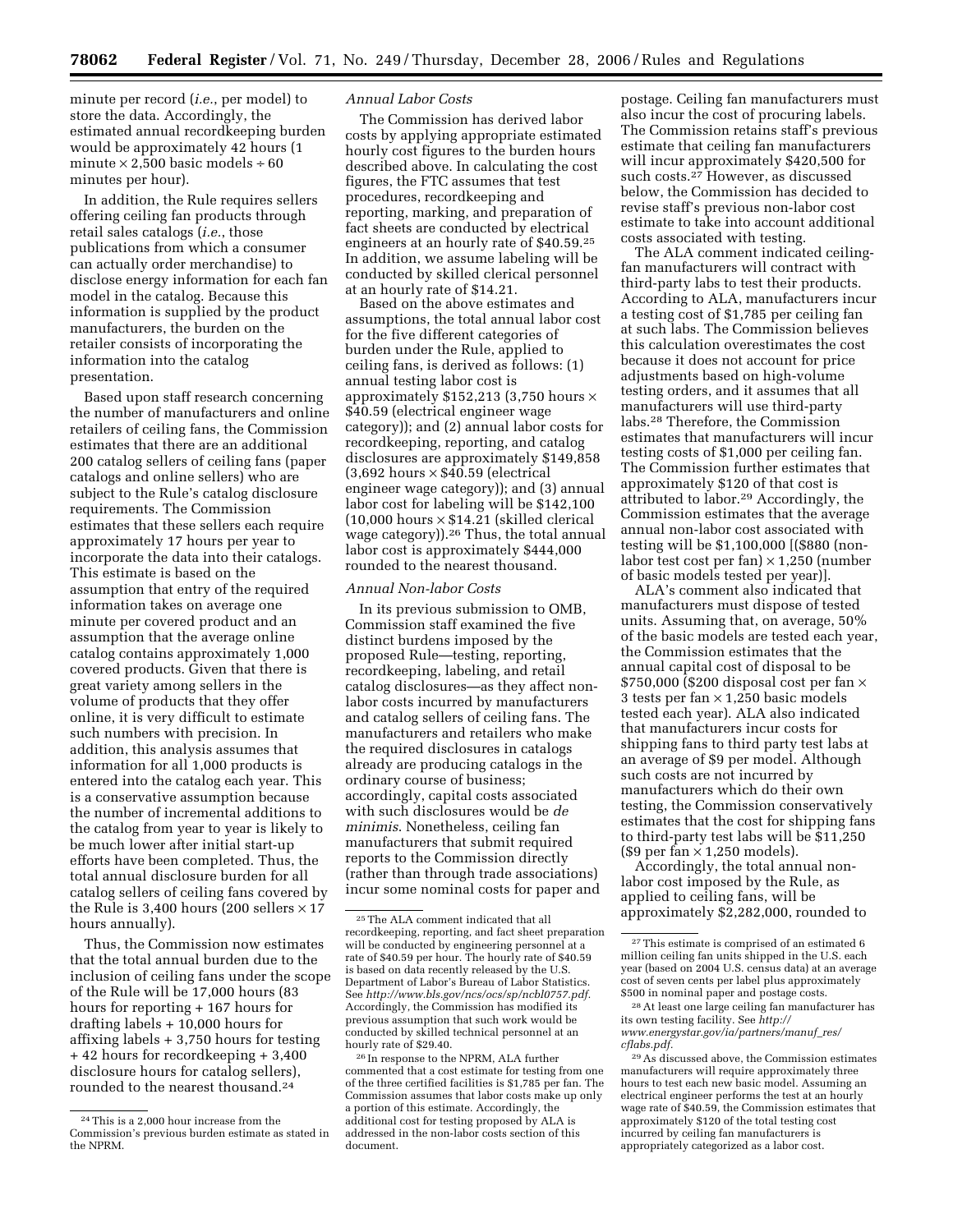the nearest thousand (\$420,000 for procuring labels + \$500 for nominal paper and postage costs + \$1,100,000 for testing + \$750,000 for disposal costs + \$11,250 for shipping to third-party test labs).

### **V. Regulatory Flexibility Act**

The Regulatory Flexibility Act (''RFA''), 5 U.S.C. 601–612, requires that the Commission provide an Initial Regulatory Flexibility Analysis (''IRFA'') with a proposed Rule and a Final Regulatory Flexibility Analysis (''FRFA''), if any, with the Final Rule, unless the Commission certifies that the Rule will not have a significant economic impact on a substantial number of small entities. See 5 U.S.C. 603–605.

The Commission believes it likely that the amendments will not have a significant economic impact on a substantial number of small entities. The Commission estimates that these requirements will apply to about 95 ceiling-fan manufacturers and an additional 200 online and paper catalog sellers of ceiling fans. We expect that about two-thirds of these entities will qualify as small businesses under the relevant thresholds (i.e., 750 or fewer employees). As detailed in the previous section of this notice, the requirements will impose testing, recordkeeping, and labeling requirements on affected entities. The Commission expects that, in some cases, the Rule will have significant impact on individual small businesses, particularly those that manufacturer a large number of different fan models. The actual number of small businesses experiencing such impacts, however, is not likely to be substantial.

Accordingly, this document serves as notice to the Small Business Administration of the FTC's certification of no effect. Although the Commission certifies under the RFA that the Rule proposed in this notice would not, if promulgated, have a significant impact on a substantial number of small entities, the Commission has determined, nonetheless, that it is appropriate to publish an IRFA in order to inquire into the impact of the proposed Rule on small entities. Therefore, the Commission has prepared the following analysis:

### *A. Need For and Objectives of the Rule*

The Federal Trade Commission is charged with enforcing the requirements of 42 U.S.C. 6294, which require the agency to issue this Rule. The objective of the proposed Rule is to establish energy labeling requirements for the movement of air by ceiling fans. Section

137 of EPACT 2005 amends section 324 of EPCA to require the Commission to ''issue, by rule, in accordance with this section, labeling requirements for the electricity used by ceiling fans to circulate air in a room.''

*B. Significant Issues Raised By Public Comment* 

No significant issues were raised by public comment related to small business impacts.

# *C. Small Entities To Which the Final Rule Will Apply*

Under the Small Business Size Standards issued by the Small Business Administration, household fan manufacturers qualify as small businesses if they have fewer than 750 employees. The Commission estimates that fewer than 200 entities subject to the proposed Rule's requirements qualify as small businesses.

# *D. Projected Reporting, Recordkeeping, and Other Compliance Requirements*

The Commission recognizes that the labeling rule will involve some increased costs for affected parties. Most of these costs will be in the form of product testing and drafting costs for the label. These costs are detailed in the Paperwork Reduction Act section of this notice. The entities affected will include ceiling fan manufacturers and catalog retailers (including online sellers). The Commission does not expect that there will be any significant legal, professional, or training costs to comply with the Rule. The Commission does not expect that the labeling requirements will impose significant incremental costs for Web sites or other advertising.

## *E. Alternatives Considered*

The provisions of the Rule directly reflect the requirements of the statute, and thus leave little room for significant alternatives to decrease the burden on regulated entities. One commenter, ALA, urged the Commission to accept data from models already tested under the ENERGY STAR program without requiring additional 95% confidence level testing as generally required by DOE. Under the enabling statute, the energy information disclosed on the label must be based on the test procedures in DOE's regulations. If DOE determines that such additional testing is not required or necessary for ENERGY STAR ceiling fans, the Commission will defer to DOE.

# **VI. Final Rule Language**

### **List of Subjects in 16 CFR Part 305**

Advertising, Energy conservation, Household appliances, Labeling, Reporting and recordkeeping requirements.

■ For the reasons set out above, the Commission amends 16 CFR Part 305 as follows:

# **PART 305—[AMENDED]**

■ 1. The authority citation for part 305 continues to read as follows:

**Authority:** 42 U.S.C. 6294.

■ 2. Amend § 305.2 by revising paragraph (i), revising paragraph (o)(21), and adding paragraph (o)(22) to read as follows:

### **§ 305.2 Definitions.**

\* \* \* \* \* (i) *Energy efficiency rating* means the following product-specific energy usage descriptors: *annual fuel utilization efficiency (AFUE)* for furnaces; *energy efficiency ratio (EER)* for room air conditioners; *seasonal energy efficiency ratio (SEER)* for the cooling function of central air conditioners and heat pumps; *heating seasonal performance factor (HSPF)* for the heating function of heat pumps; *airflow efficiency for ceiling fans; and, thermal efficiency (TE)* for pool heaters, as these descriptors are determined in accordance with tests prescribed under section 323 of the Act (42 U.S.C. 6293). These product-specific energy usage descriptors shall be used in satisfying all the requirements of this part.

- \* \* \* \* \*
- (o) \* \* \*
- (21) Ceiling fans.

(22) Any other type of consumer product which the Department of Energy classifies as a covered product under section 322(b) of the Act (42 U.S.C. 6292).

\* \* \* \* \*

■ 3. Amend § 305.3 by adding paragraph (s) to read as follows:

### **§ 305.3 Description of covered products.**

\* \* \* \* \*

(s) *Ceiling fan* means a nonportable device that is suspended from a ceiling for circulating air via the rotation of fan blades. The requirements of this part are limited to those ceiling fans for which the Department of Energy has adopted and published test procedures for measuring energy usage.

■ 4. Add § 305.5(a)(11) to read as follows: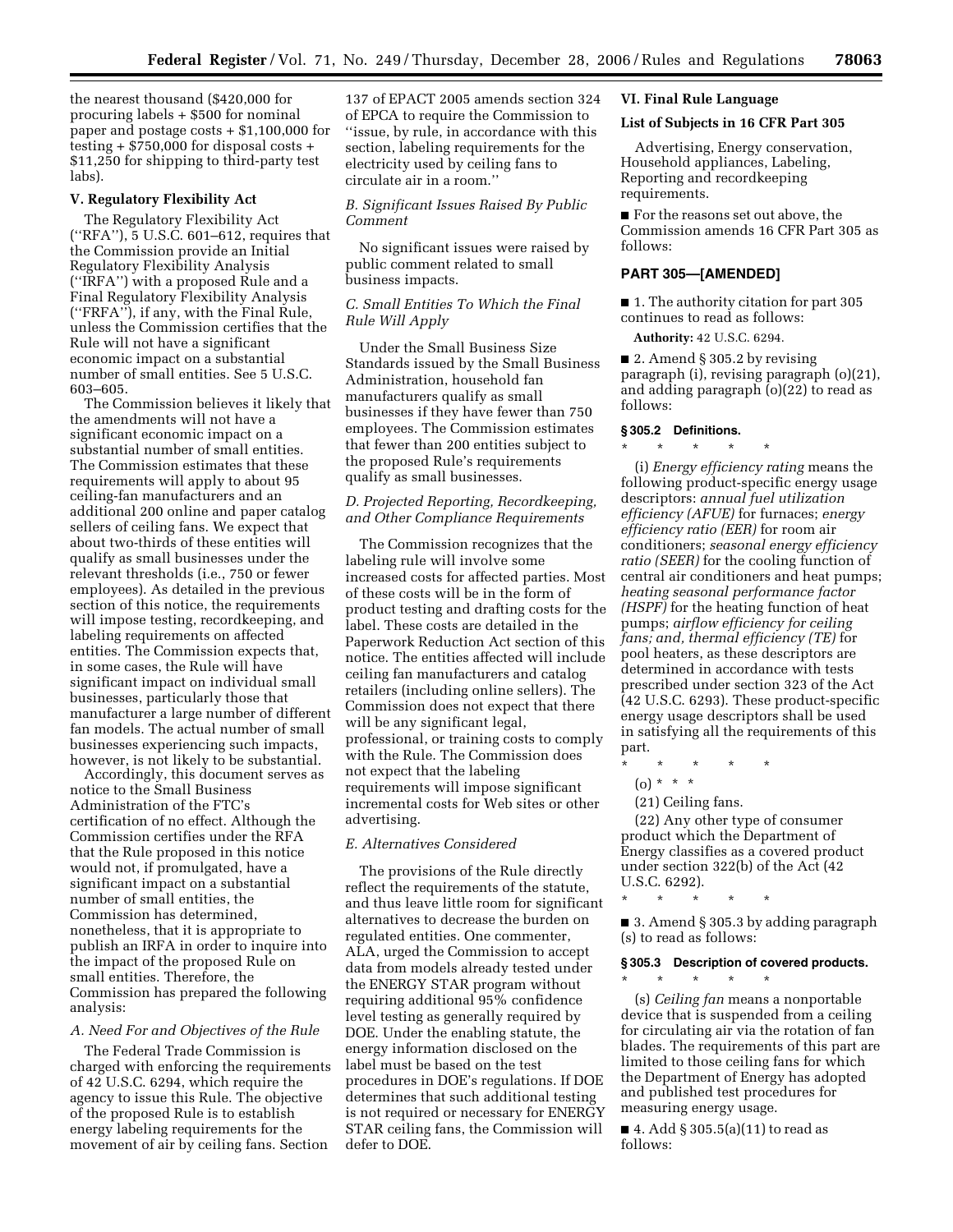### **§ 305.5 Determinations of estimated annual energy consumption, estimated annual operating cost, and energy efficiency rating, and of water use rate.**

 $(a) * * * *$ 

(11) Ceiling Fans—§ 430.23.

 $\star$   $\qquad$   $\star$   $\qquad$   $\star$   $\qquad$   $\star$ 

 $\blacksquare$  5. Add § 305.7(1) to read as follows:

# **§ 305.7 Determinations of capacity.**

\* \* \* \* \* (l) *Ceiling fans.* The capacity shall be the airflow in cubic feet per minute as determined according to appendix U of 10 CFR part 430, subpart B.

■ 6. Amend § 305.8 to revise paragraphs  $(a)(1)$  and  $(b)(1)$  to read as follows:

## **§ 305.8 Submission of data.**

(a)(1) Each manufacturer of a covered product (except manufacturers of fluorescent lamp ballasts, showerheads, faucets, water closets, urinals, general service fluorescent lamps, medium base compact fluorescent lamps, or general service incandescent lamps including incandescent reflector lamps) shall submit annually to the Commission a report listing the estimated annual energy consumption (for refrigerators, refrigerator-freezers, freezers, clothes washers, dishwashers and water heaters) or the energy efficiency rating (for room air conditioners, central air conditioners, heat pumps, furnaces, ceiling fans, and pool heaters) for each basic model in current production, determined according to § 305.5 and statistically verified according to § 305.6. The report must also list, for each basic model in current production: the model numbers for each basic model; the total energy consumption, determined in accordance with § 305.5, used to calculate the estimated annual energy consumption or energy efficiency rating; the number of tests performed; and, its capacity, determined in accordance with § 305.7. For those models that use more than one energy source or more than one cycle, each separate amount of energy consumption or energy cost, measured in accordance with § 305.5, shall be listed in the report. Appendix K illustrates a suggested reporting format. Starting serial numbers or other numbers identifying the date of manufacture of covered products shall be submitted whenever a new basic model is introduced on the market. For ceiling fans, the report shall contain the fan diameter in inches and also shall contain efficiency ratings, energy consumption, and capacity at high speed.

\* \* \* \* \*

(b)(1) All data required by § 305.8(a) except serial numbers shall be submitted to the Commission annually, on or before the following dates:

| Product category | Deadline for data<br>submission |
|------------------|---------------------------------|
|                  | Aug. 1.                         |
|                  | Aug. 1.                         |
|                  | Aug. 1.                         |
|                  | July 1                          |
|                  | July 1.                         |
|                  | June 1.                         |
|                  | May 1.                          |
|                  | May 1.                          |
|                  | May 1.                          |
|                  | May 1.                          |
|                  | Oct. 1                          |
|                  | Mar. 1.                         |
|                  | Mar. 1                          |
|                  | Mar. 1.                         |
|                  | Mar. 1                          |
|                  | Mar. 1                          |
|                  | Mar. 1.                         |
|                  | Mar. 1 [Stayed].                |
|                  | Mar. 1 [Stayed].                |
|                  | Mar. 1 [Stayed].                |

\* \* \* \* \*  $\blacksquare$  7. Revise § 305.10(a) to read as follows:

### **§ 305.10 Ranges of estimated annual energy consumption and energy efficiency ratings.**

(a) The range of estimated annual energy consumption or energy efficiency ratings for each covered product (except fluorescent lamp ballasts, showerheads, faucets, water closets, urinals, or ceiling fans) shall be taken from the appropriate appendix to this rule in effect at the time the labels are affixed to the product. The Commission shall publish revised ranges annually in the **Federal Register**, if appropriate, or a statement that the specific prior ranges are still applicable for the new year. Ranges will be

changed if the estimated annual energy consumption or energy efficiency ratings of the products within the range change in a way that would alter the upper or lower estimated annual energy consumption or energy efficiency rating limits of the range by 15% or more from that previously published. When a range is revised, all information disseminated after 90 days following the publication of the revision shall conform to the revised range. Products that have been labeled prior to the effective date of a modification under this section need not be relabeled.

\* \* \* \* \*

■ 8. Amend § 305.11 by revising paragraph (a)(1) and adding paragraph (g) to read as follows:

### **§ 305.11 Labeling for covered products.**

(a) *Labels for covered products other than fluorescent lamp ballasts, general service fluorescent lamps, medium base compact fluorescent lamps, general service incandescent lamps (including incandescent reflector lamps), showerheads, faucets, water closets, urinals, and ceiling fans*—(1) *Layout.*  All energy labels for each category of covered product shall use one size, similar colors and typefaces with consistent positioning of headline, copy and charts to maintain uniformity for immediate consumer recognition and readability. Trim size dimensions for all labels shall be as follows: width must be between 5 1⁄4 inches and 5 1⁄2 inches (13.34 cm. and 13.97 cm.); length must be 7 3⁄8 inches (18.73 cm.). Copy is to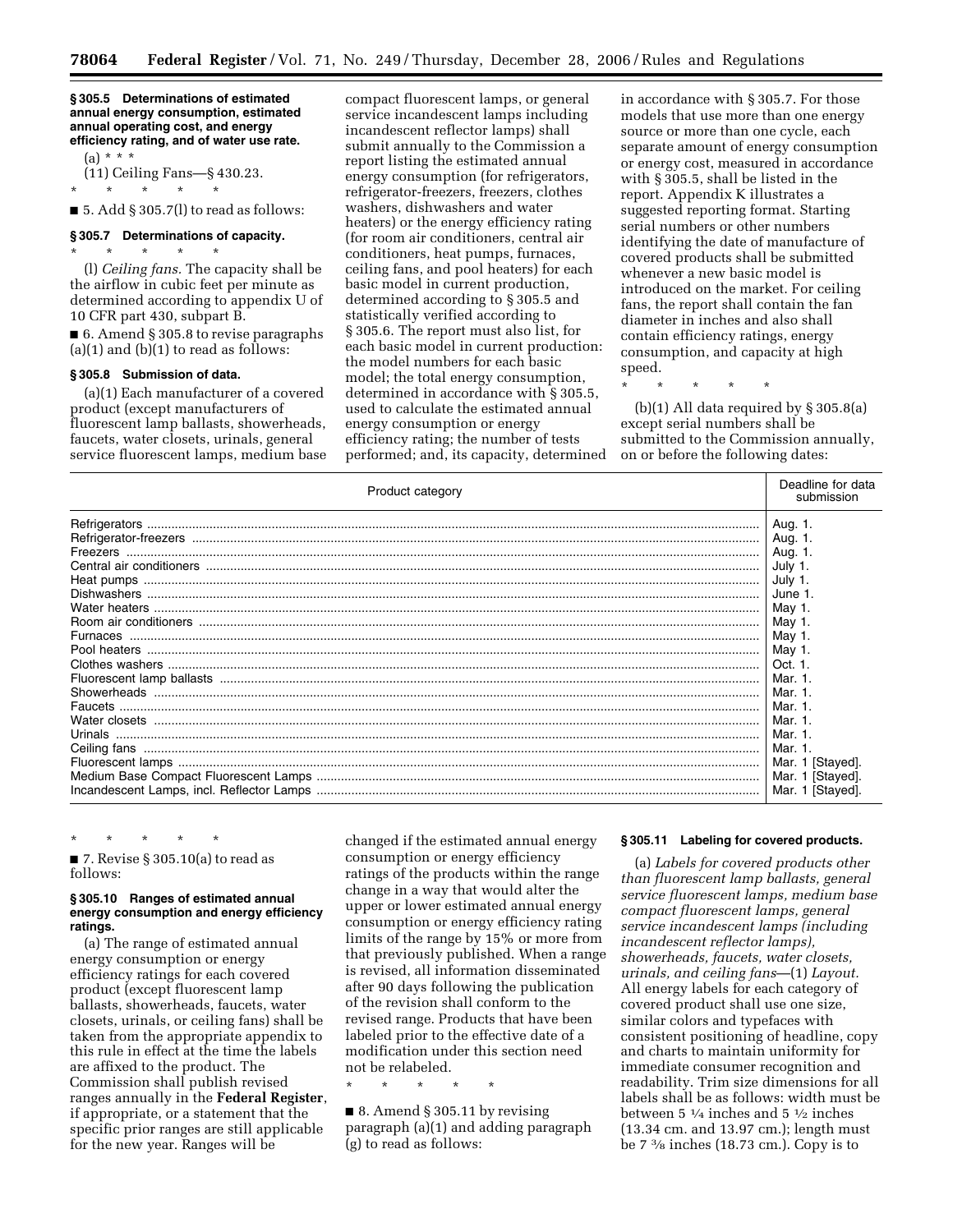be set between 27 picas and 29 picas and copy page should be centered (right to left and top to bottom). Depth is variable but should follow closely the prototype labels appearing at the end of this part illustrating the basic layout. All positioning, spacing, type sizes and line widths should be similar to and consistent with the prototype labels.

\* \* \* \* \*

(g) *Ceiling Fans*—(1) *Content.* Any covered product that is a ceiling fan shall be labeled clearly and conspicuously on the principal display panel with the following information in order from top to bottom on the label:

(i) The words ''ENERGY INFORMATION'' shall appear at the top of the label with the words ''at High Speed'' directly underneath;

(ii) The product's airflow at high speed expressed in cubic feet per minute and determined pursuant to § 305.5 of this part;

(iii) The product's electricity usage at high speed expressed in watts and determined pursuant to § 305.5 of this part, including the phrase ''excludes lights'' as indicated in Ceiling Fan Label Illustration of Appendix L of this part;

(iv) The product's airflow efficiency rating at high speed expressed in cubic feet per minute per watt and determined pursuant to § 305.5 of this part;

(v) The following statement shall appear on the label for fans fewer than 49 inches in diameter: ''Compare: 36'' to 48'' ceiling fans have airflow efficiencies ranging from approximately 71 to 86 cubic feet per minute per watt at high speed.'';

(vi) The following statement shall appear on the label for fans 49 inches or more in diameter: "Compare: 49" to 60" ceiling fans have airflow efficiencies ranging from approximately 51 to 176 cubic feet per minute per watt at high speed.''; and

(vii) The following statements shall appear at the bottom of the label as indicated in Ceiling Fan Label Illustration of Appendix L of this part: ''Money-Saving Tip: Turn off fan when leaving room.''

(2) *Label Size and Text Font.* The label shall be four inches wide and three inches high. The text font shall be Arial or another equivalent font. The text on the label shall be black with a white background. The label's text size and content, and the order of the required

disclosures shall be consistent with Ceiling Fan Label Illustration of Appendix L of this part.

(3) *Placement.* The ceiling fan label shall be printed on the principal display panel of the product's packaging.

(4) *Additional Information:* No marks or information other than that specified in this part shall appear on this label, except a model name, number, or similar identifying information.

 $\blacksquare$  9. Add § 305.14(e) to read as follows:

### **§ 305.14 Catalogs.**

\* \* \* \* \* \* (e) Any manufacturer, distributor, retailer, or private labeler who advertises a covered product that is a ceiling fan in a catalog, from which it may be purchased, shall disclose clearly and conspicuously in such catalog, on each page that lists the covered product, all the information concerning the product required by § 305.11(g)(1).

■ 10. Amend part 305, Appendix L by adding Ceiling Fan Label Illustration at the end of the appendix to read as follows:

# **Appendix L to Part 305—Sample Labels**

\* \* \* \* \*



**Ceiling Fan Label Illustration**